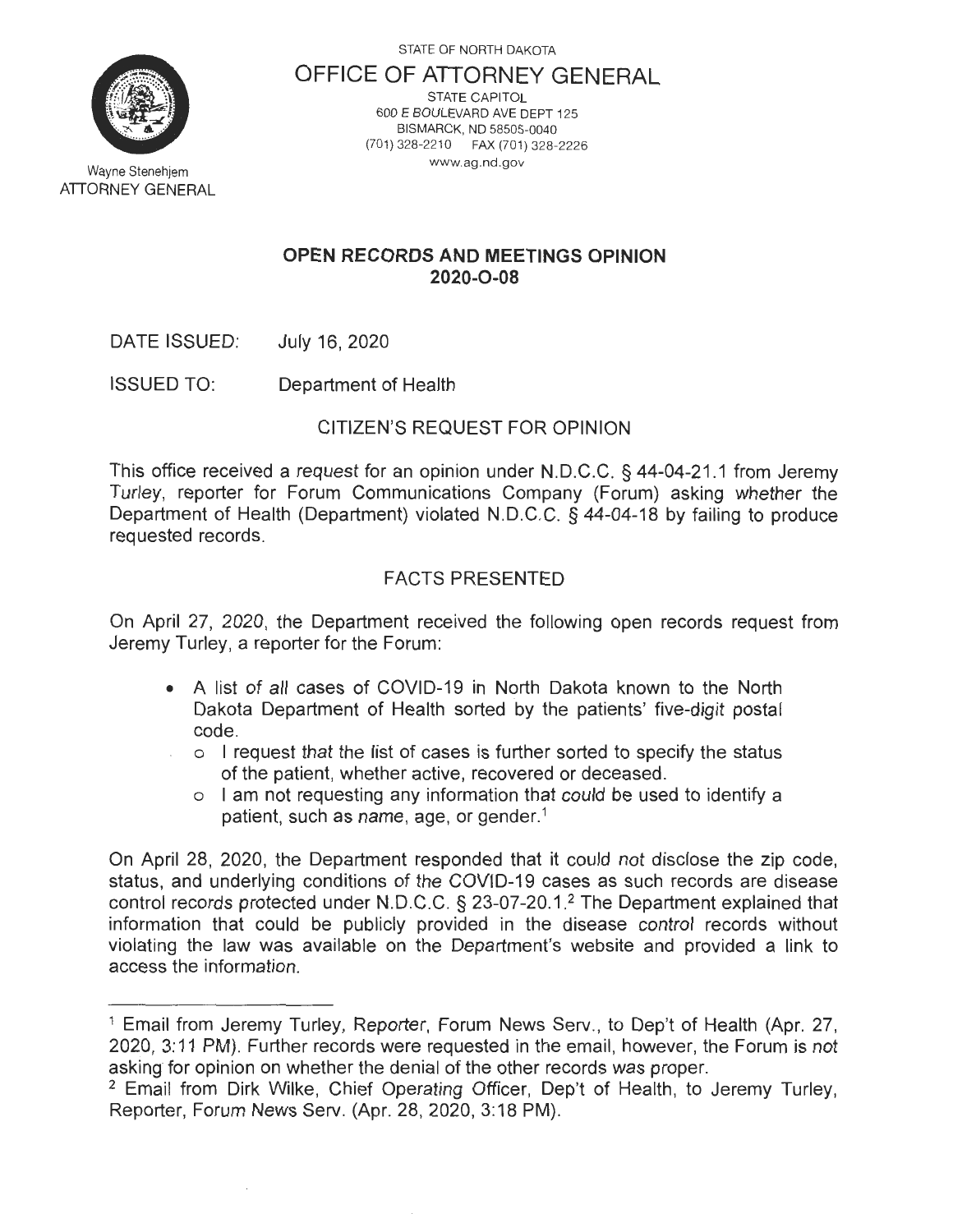#### OPEN RECORDS AND MEETINGS OPINION 2020-0-08 July 16, 2020 Page<sup>2</sup>

#### **ISSUE**

Whether the Department of Health properly denied a records request.

#### **ANALYSIS**

"Records"<sup>3</sup> regarding "public business"<sup>4</sup> in the possession of a "public entity"<sup>5</sup> are open to the public unless otherwise specifically provided by law. 6 A public entity has a duty to review records and redact closed or confidential information, turning over the remaining portions of the record that do not contain protected information. <sup>7</sup>

Generally, a public entity is not required to create or compile a record that does not already exist, or "provide an electronically stored record in a different structure, format, or organization ."8 However, N.D.C.C. § 44-04-18(3) requires a public entity to provide meaningful access to public information stored in a database, which requires the public entity to produce the information stored in the database in some format when responding to a records request.<sup>9</sup>

The Department has the information requested by the Forum in a database,<sup>10</sup> however, the information and records are disease control records covered by N.D.C.C. § 23-07-20.1,<sup>11</sup> which provides:

<sup>3</sup> N.D.C.C. § 44-04-17.1(16) (definition of "record ").

 $4$  N.D.C.C.  $\tilde{S}$  44-04-17.1(12) (definition of "public business").

 $5 N.D.C.C. § 44-04-17.1(13)$  (definition of "public entity").

 $6$  N.D.C.C. § 44-04-18(1).<br><sup>7</sup> N.D.C.C. § 44-04-18.10(1), (2).

<sup>&</sup>lt;sup>8</sup> N.D.C.C. § 44-04-18(4).<br><sup>9</sup> N.D.C.C. § 44-04-18(3) ("Automation of public records must not erode the right of access to those records. As each public entity increases its use of and dependence on electronic recordkeeping, each agency must provide reasonable public access to records electronically maintained and must ensure that exempt or confidential records are not disclosed except as otherwise permitted by law. A public entity may not enter into a contract for the creation or maintenance of a public records database if that contract impairs the ability of the public to inspect or copy the public records of the agency .... "). N.D.A.G. 2008-0-19; N.D.A.G. 2008-0-17; N.D.A.G. 2007-0-01.

<sup>&</sup>lt;sup>10</sup> Email from Dirk Wilke, Chief Operating Officer, Dep't of Health, to Att'y Gen.'s Office (June 3, 2020, 7:51 AM).

<sup>&</sup>lt;sup>11</sup> Letter from Dirk Wilke, Chief Operating Officer, Dep't of Health, to Att'y Gen.'s Office (May 21, 2020).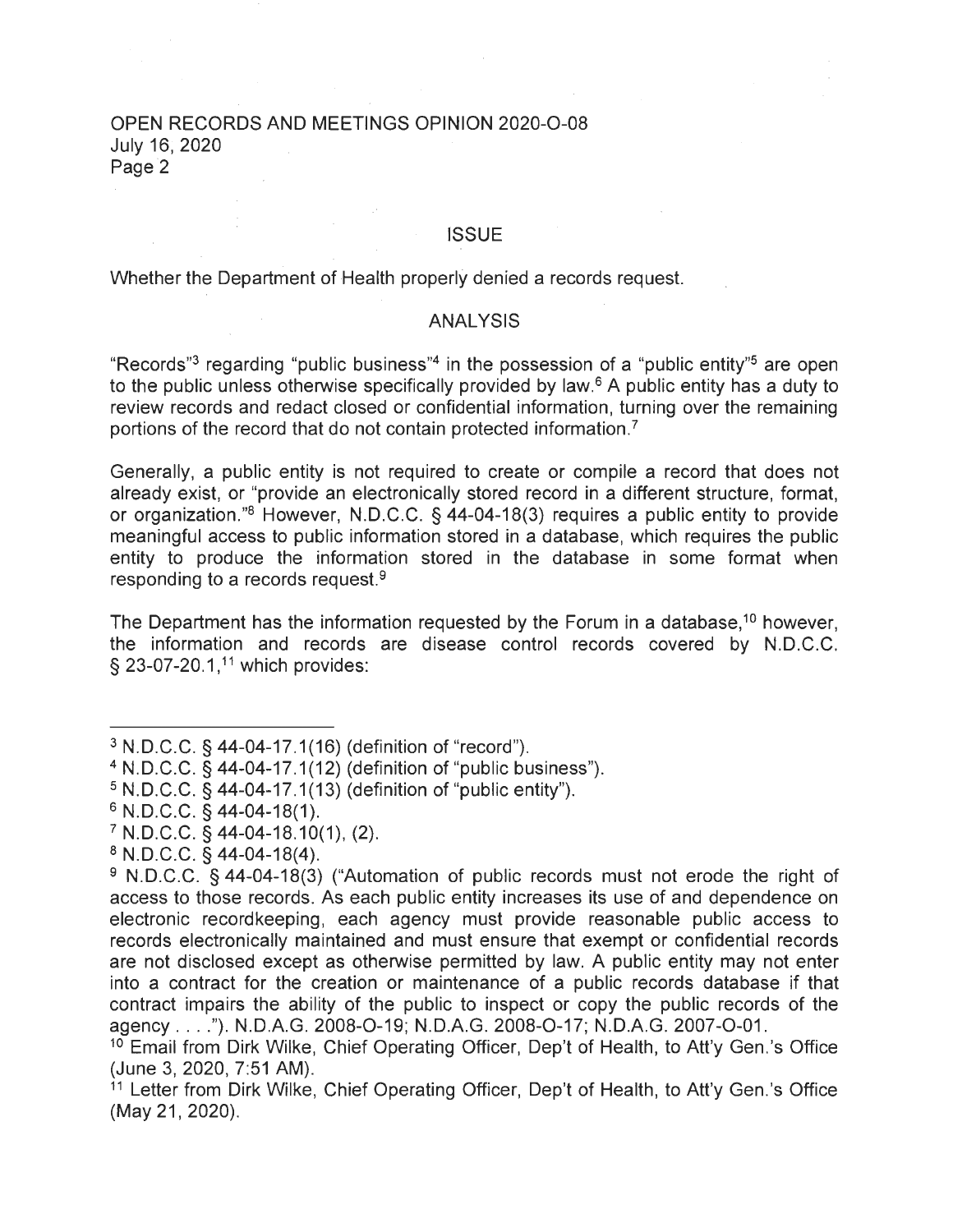### OPEN RECORDS AND MEETINGS OPINION 2020-O-08 July 16, 2020 Page 3

To protect the integrity of disease control records, to ensure their proper use, and to ensure efficient and proper administration of the department's disease control function, it is unlawful for any person to permit inspection of or to disclose information contained in disease control records , including results of laboratory tests, or to copy or issue a copy of all or part of any such record except as authorized by rules.<sup>12</sup>

North Dakota Admin. Code § 33-06-03-04 defines "information contained in disease control records" to include:

[A]II information, records of interviews, written reports, statements, notes, memoranda, or other data procured by the department in connection with disease control, or carried on by the department jointly with other persons, agencies, or organizations, or procured by such other persons, agencies, or organizations, for the purpose of disease control or for such purposes of reducing the morbidity or mortality from any cause or condition of health. 13

Disease control records may be released at the discretion of the Department under certain circumstances enumerated by law or rule. One such rule states that the Department may release the information "for statistical purposes in a manner such that no individual person can be identified."14 "Identifying information" includes "any information which, alone or in conjunction with information available to the public, could identify a particular person as having or potentially having been exposed to a disease, having or potentially having a disease, or having or potentially having a predisposition for disease."<sup>15</sup>

The state health officer also has the authority under N.D.C.C. § 23-01.3-07 to disclose confidential information and protected health information to the public if the state health officer determines disclosure is required to prevent the spread of the disease, to identify the cause or source of disease, or to allay fear and aid in the public in understanding the risk of its exposure to disease.<sup>16</sup> If such a determination is made by the state health officer, information may only be disclosed "to the extent necessary to accomplish the purpose of this section." 17

<sup>12</sup> N.D.C.C. § 23-07-20.1. 13 N.D.A.C. § 33-06-03-04.

<sup>14</sup>N.D.A.C. § 33-06-03-04(1 ) (emphasis added).

<sup>15</sup> N.D.A.C. § 33-06-03-6(b).<br><sup>16</sup> N.D.C.C. § 23-01.3-07(1).

 $17$  N.D.C.C. § 23-01.3-07(2).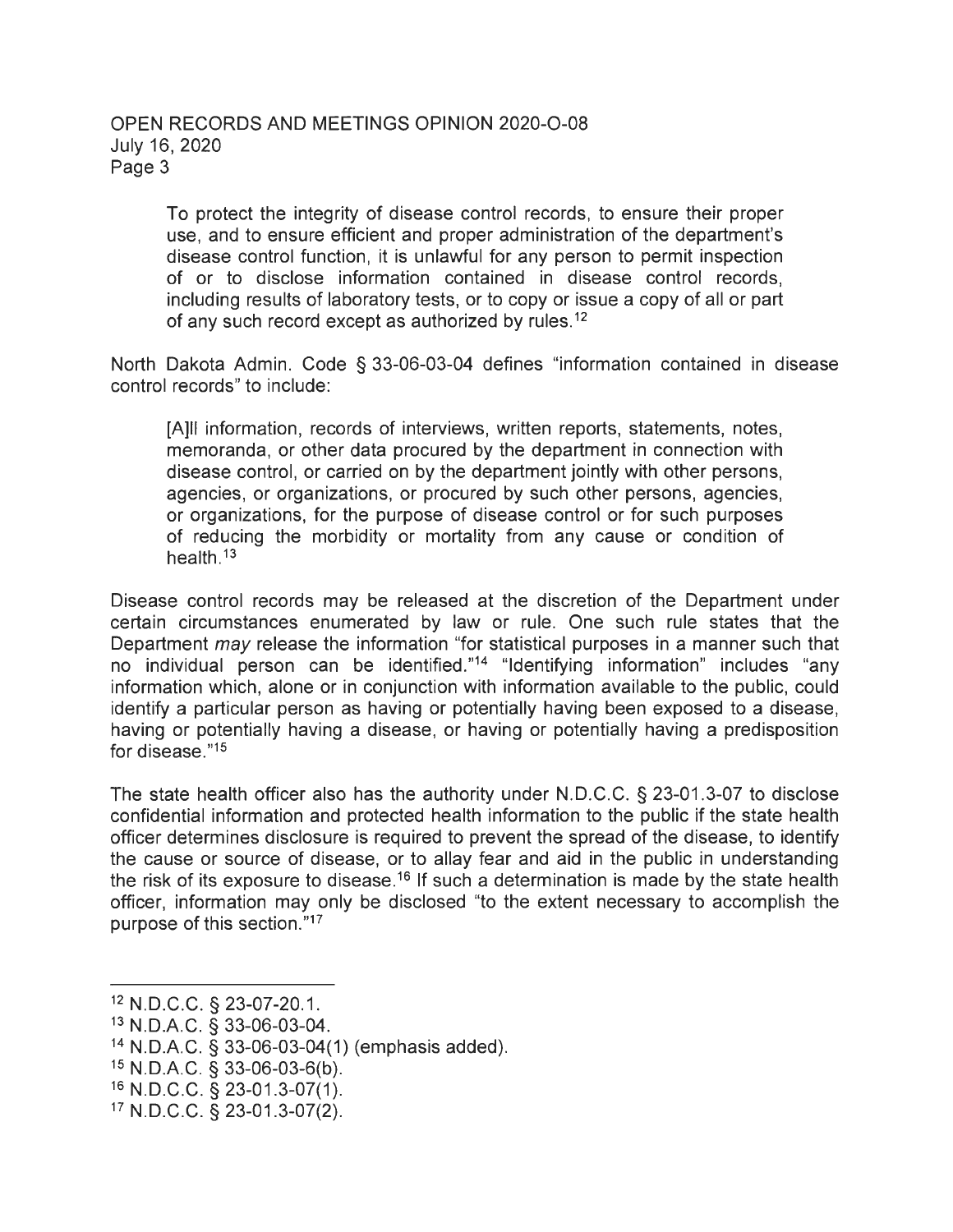### OPEN RECORDS AND MEETINGS OPINION 2020-0-08 July 16, 2020 Page 4

Finally, the Department is a covered entity and must comply with the Health Insurance Portability and Accountability Act (HIPAA), which permits, but does not require, disclosure of protected health information (PHI) pursuant to federal law, including when necessary to prevent or lessen a serious and imminent threat to the health or safety of a person or the public, and to individuals who are at risk of contracting or spreading a disease or condition if state law authorizes disclosure to such individuals as necessary to prevent or control the spread of the disease.<sup>18</sup>

The Forum argues that the Department arbitrarily made the determination of what information should be provided and that it should have access to the requested information. In response, the Department contends:

The laws and regulations permit, but do not require, the Department to release information contained in disease control records. A decision to release information contained in disease control records is at the discretion of the Department so long as the release is in accordance with N.D.A.C. § 33-06-03-04. As a result, whether the Department's decision to withhold disease control records is "arbitrary" is irrelevant.

 $\ldots$ 

Throughout the 2019-nCoV/COVID-19 pandemic, the Department has balanced the need to protect the confidentiality of information contained in disease control records and PHI against the countervailing need to protect the health and safety of both specific individuals and the general public. The Department takes this obligation extremely seriously. Every request for information is evaluated carefully and often times in consultation with legal counsel.

 $\ddotsc$ 

When disclosing information contained in disease control records and PHI, the Department makes every effort to limit the information disclosed to that which is the "minimum necessary" to accomplish the purpose for the release.

 $\ldots$ 

The Department carefully evaluated Forum's request for information and made the determination that the need to protect the confidentiality of the information contained in the disease control records and PHI outweighs the benefits of the disclosure .... The Department is of the opinion the decision to deny the request for records is entirely within its statutory

<sup>18</sup>45 C.F.R. § 164.512 (2016).